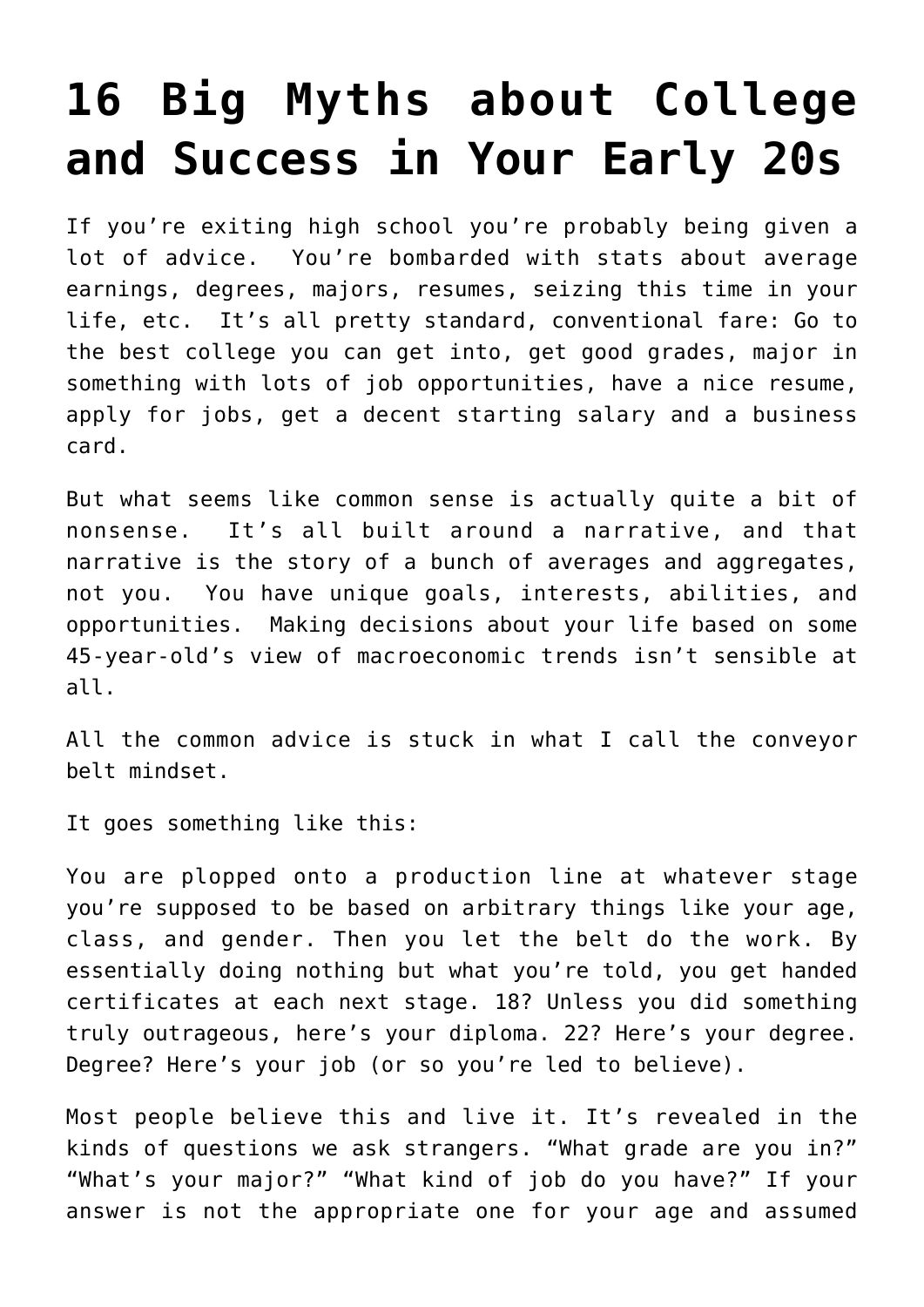station in life, people worry. "I dropped out of school to do X" is cause for concern to almost everybody, no matter what X is. "I'm a sophomore at university Y" is cause for comfort to almost everybody, no matter what you're actually doing with your time at Y. So long as you're at your station, no one much cares if you're productive, happy, successful, fulfilled, or free.

Parents obsessively check their child against a list of averages on everything from height to reading ability to earnings and stress if junior is not "on track." No one really ever asks who built the track, where it's going, or whether junior has any interest in arriving there.

Before you do anything else, you've got to get off the conveyor belt.

Once you do, you can begin to ask the right questions. Questions about your unique situation, and how you can build a fulfilling life. It might look nothing like anyone else's. It might not even exist yet. You might have to create it. It might not fit into their prefabricated definitions of success. Who cares. They don't have to live your life, you do.

So here you are, freestanding and not moved along by the inertia of tradition and the good opinion of others. What to do next? Don't yet try to answer what you should do. Instead, figure out what you shouldn't do. Let's examine some of the recommendations you'll be getting and see how they hold up.

Here are a bunch of things you've probably heard, and why they might be wrong…

#### **"It's worth it"**

Three really important words: Compared to what?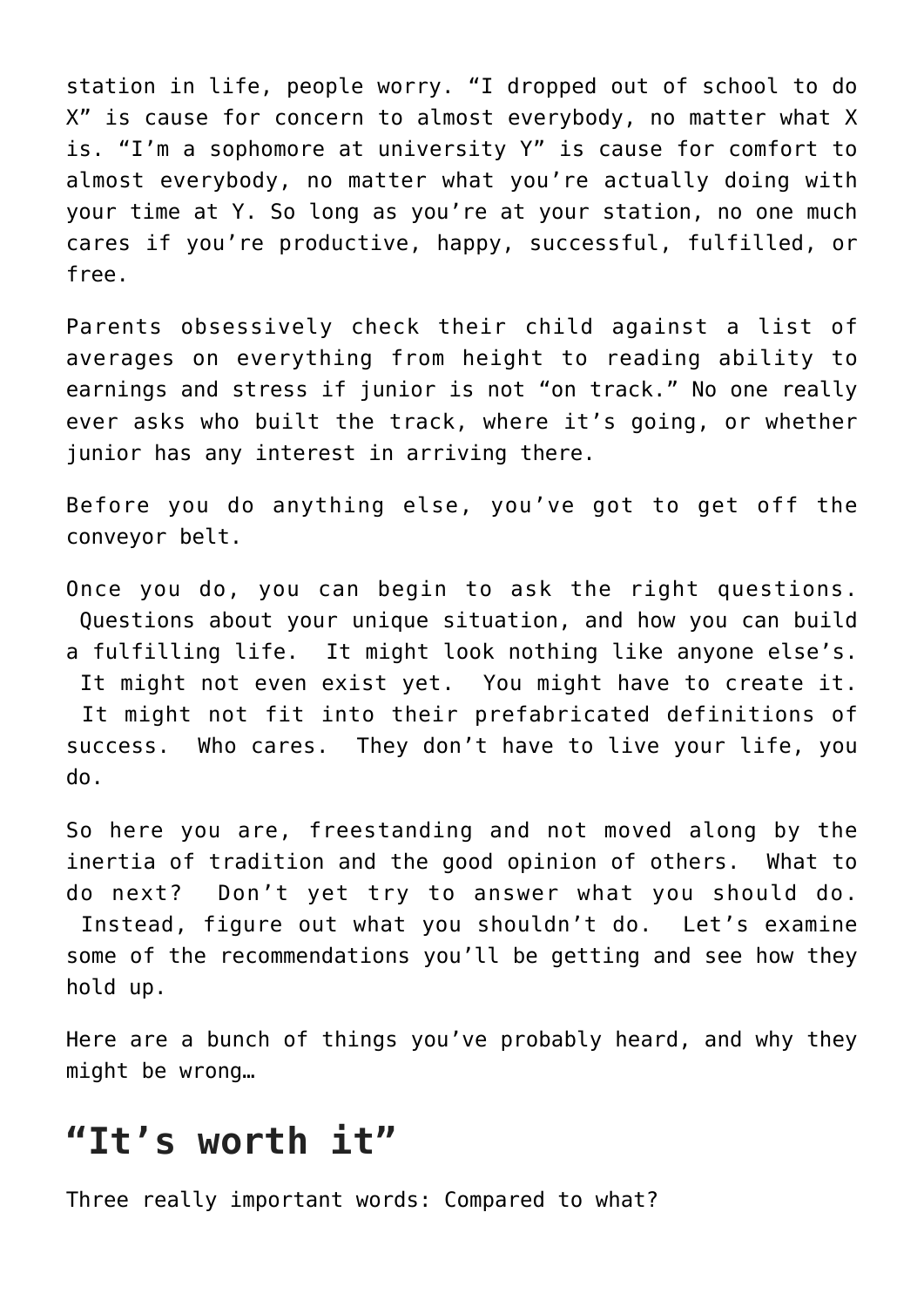"Yeah it's boring and expensive and totally unrelated to the value I want to create in the world, but it's worth it." This is one of the most common yet unexamined proclamations about the education-career conveyor belt.

What is it supposed to be worth if it's not clearly creating value for you? So some chart somewhere shows degree holders earning more money. Compared to what? Compared to non degree holders. That's irrelevant. The relevant comparison is the money, time, freedom, and fulfillment of a degree holder compared to that same person doing something else instead of getting the degree.

A degree is only worth it for you if all the time, money, and monotony is more valuable than your next best use of those same resources.

Wow. When you realize 4+ years and 5+ figures go in to the average degree, it starts to really seem suspect. What else could you do in that time?

Spend a year traveling the world, a year working for an amazing startup (for free even!), a year reading 100 books and podcasting. That's just three years and probably \$10k. You'd have a wealth of knowledge, a global network, a great job under your belt, and a story unlike anyone else. All for 2/3 the time and  $\frac{1}{4}$  the cost of sitting in classrooms trying not to fall asleep.

The bar is pretty low. "Worth it" doesn't exist in a vacuum. It's got to be compared to the possible alternatives. If you've never sat down and made an exhaustive list of all the things you could do with that time, money, and boundless flexibility of that phase of life, then you're in no position to declare college "worth it."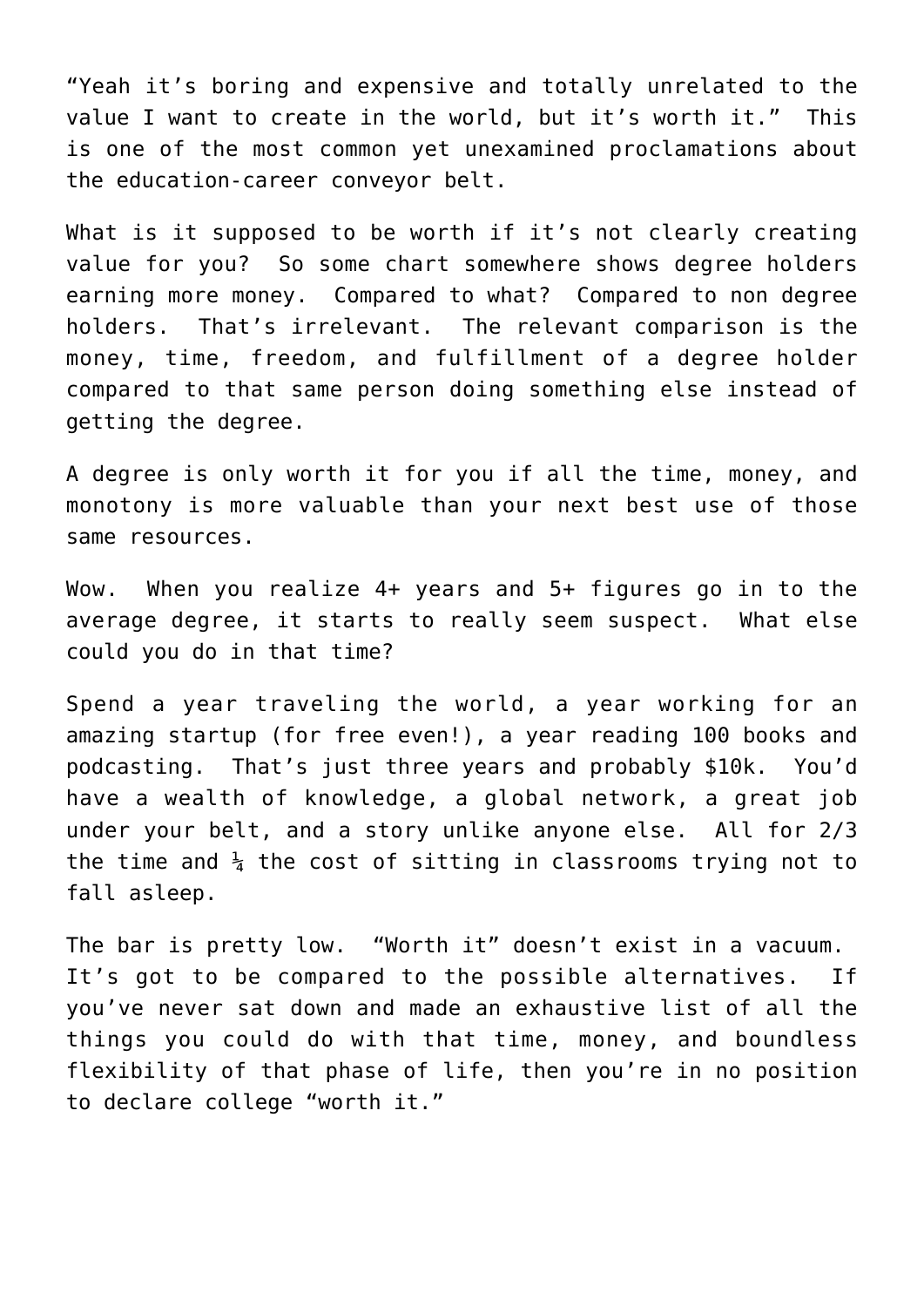# **"It's free so you can't turn it down!"**

There ain't no such thing as a free lunch. If you have a lot of grants or scholarships, or if your parents put aside a college savings fund and will cover tuition it doesn't mean college is free. The idea that it doesn't make sense to turn down anything "free" is a good way to end up miserable and shackled to "good deals".

If something you don't want or need is on sale buying it doesn't mean you saved money. Not only that, you spent a lot of time – time that could have been spent doing any number of lucrative, fulfilling, valuable activities. Doing things you don't value just because others say they're too good to turn down is a way to put yourself in shackles.

Your freedom and your definition of what's valuable is too important to subjugate to the perceived value of others.

Turning down "can't pass!" opportunities to do what resonates with you is the first step to self-directed living.

# **"Only drop out if you have a billion dollar idea"**

I call this the Steve Jobs fallacy. It's a weird double standard. Stick to the conveyor belt and no one demands wild success from you. They're proud when you get into college. They're proud when you get a degree. They're kind of proud, if they're still paying attention, when you get a job. They don't think you're a failure if you aren't changing the world with a billion dollar startup. They think you're awesome for nabbing a \$40k job as a bank teller. Rarely do they ask whether you're happy or fulfilled or really living a life you want.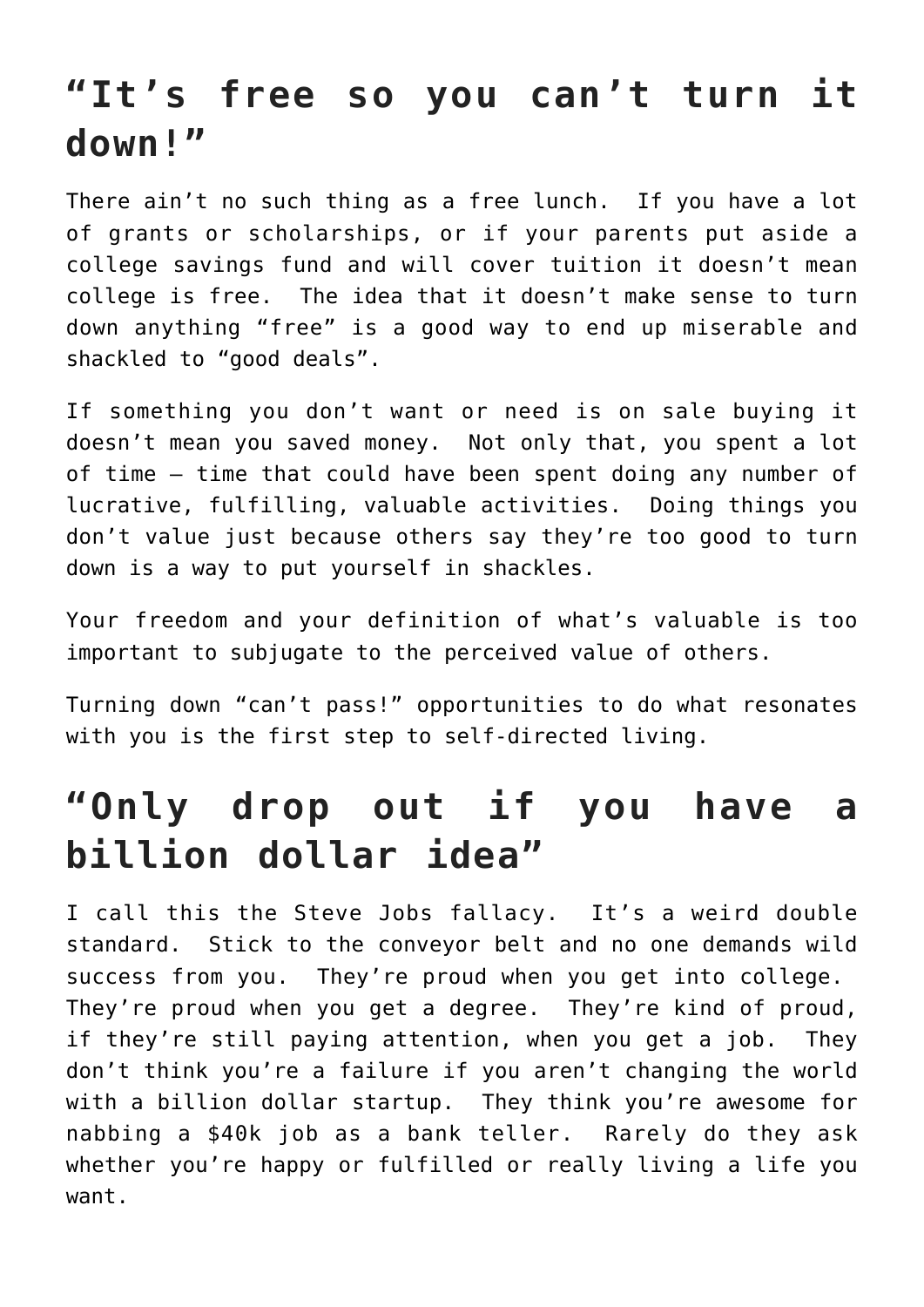Contrast that to the demands placed on a college drop-out. If you drop out and don't become the next Steve Jobs, everyone will say, "See I told you to stay in school!" Even if you're doing something you love and making a good living, a lot of your family and friends will have this nagging sense that you never really reached your potential.

This is baloney. You can build whatever kind of life pleases you. If college doesn't help you become the person you want to be, don't do it. Your choices aren't limited to loser or billionaire status just because you drop or opt out.

# **"You're already this far, so it only makes sense to finish."**

This is the sunk cost fallacy. It's the same thing that keeps casinos in business. "I'm already in for \$20, so even though I have a terrible hand I might as well pay another \$10 to stay in."

It's gone. It can never be recovered. You will never get back the money or time you've put in.

This fallacy isn't just for gamblers. It plagues everyone from investors to your friend who makes you wait in an hour long line to see a mediocre movie because, "We've already waited half an hour and I don't want that to be for nothing!"

I hate to break it to your friend, but it was for nothing. Past expenditures that can't be recovered shouldn't factor in to decisions about the present and future. It doesn't matter that you sunk three and a half years and 50 grand into college. What matters is whether the next six months and ten grand is better spent on college than all other alternatives. Remove yourself from your prior experience. If you had never spent any time or money on college and someone offered to put you through lectures for a year if you paid upwards of five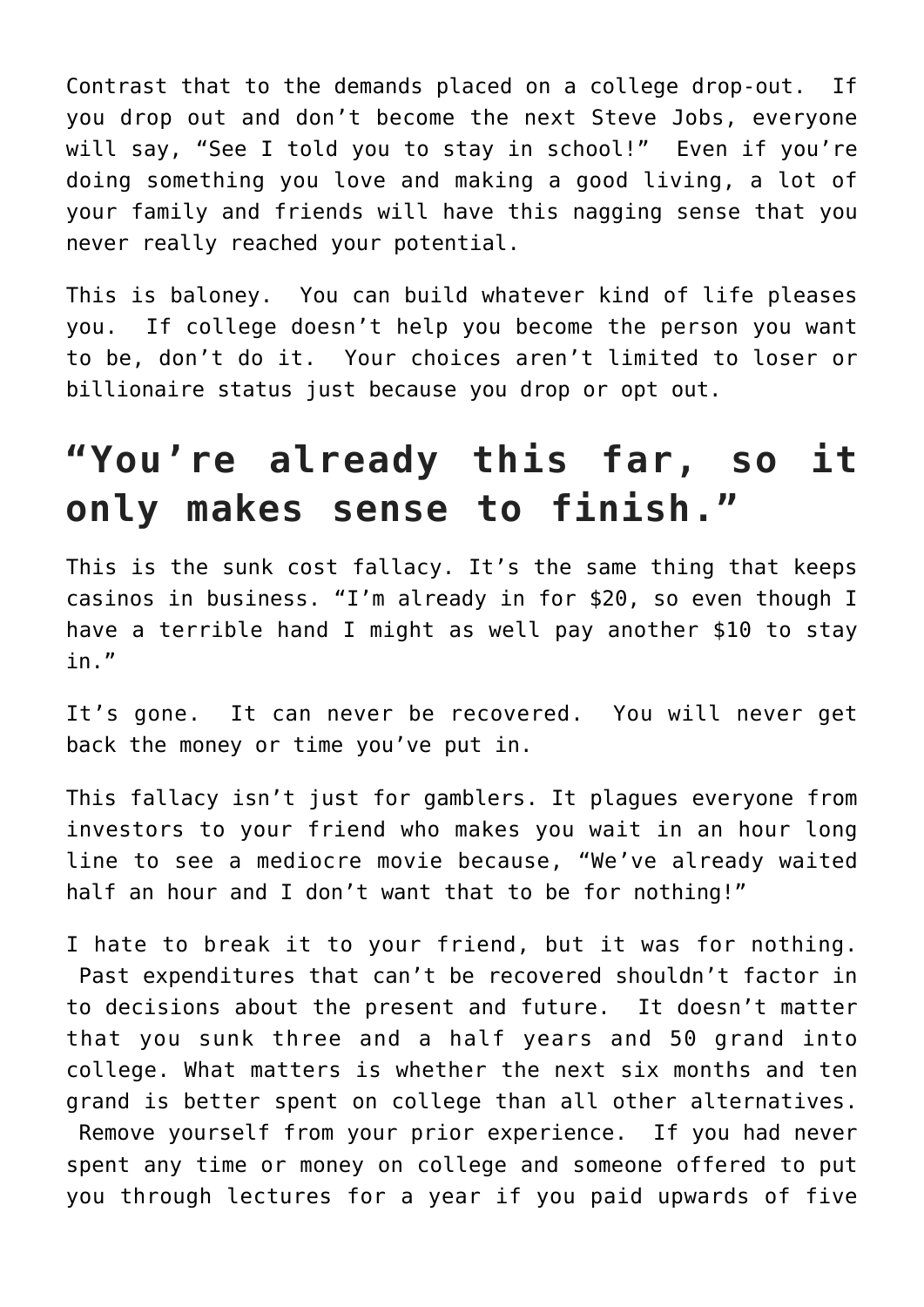figures, would that be your ideal way to spend those resources? If not, don't.

Quitting doesn't make it all for nothing, it makes it all for whatever it is you've gained up to this point. If that wasn't worth it, why would the next semester or year be? Looking only ahead and not behind, what gets you closer to the kind of experiences and life you will enjoy?

# **"Don't burn any bridges. Keep your options open."**

If you drop out or don't go to school, you may not ever be able to go back! If you turn down the job you hate, you may never be able to get it later! If you choose to take that exciting opportunity you'll close off all those options!

Good.

One of the first steps in your personal emancipation is to realize that the world is full of options and things currently in front of you are not the only from which to choose. But there is a difference between options and opportunities.

Options are theoretical. Opportunities are actual. Options are statistical probabilities. Opportunities are singular, concrete instances. Options can always be added on, and the option set can always grow as an aggregate bundle, so there is no urgency or scarcity in options. Opportunities are temporary and cannot be aggregated. Each is too unique and cannot be replicated.

It's easy to say no to awesome opportunities because they might reduce all the theoretical options. You'll end up, to paraphrase Peter Thiel, totally prepared for nothing in particular.

Keeping doors open is not inherently good. Doing things you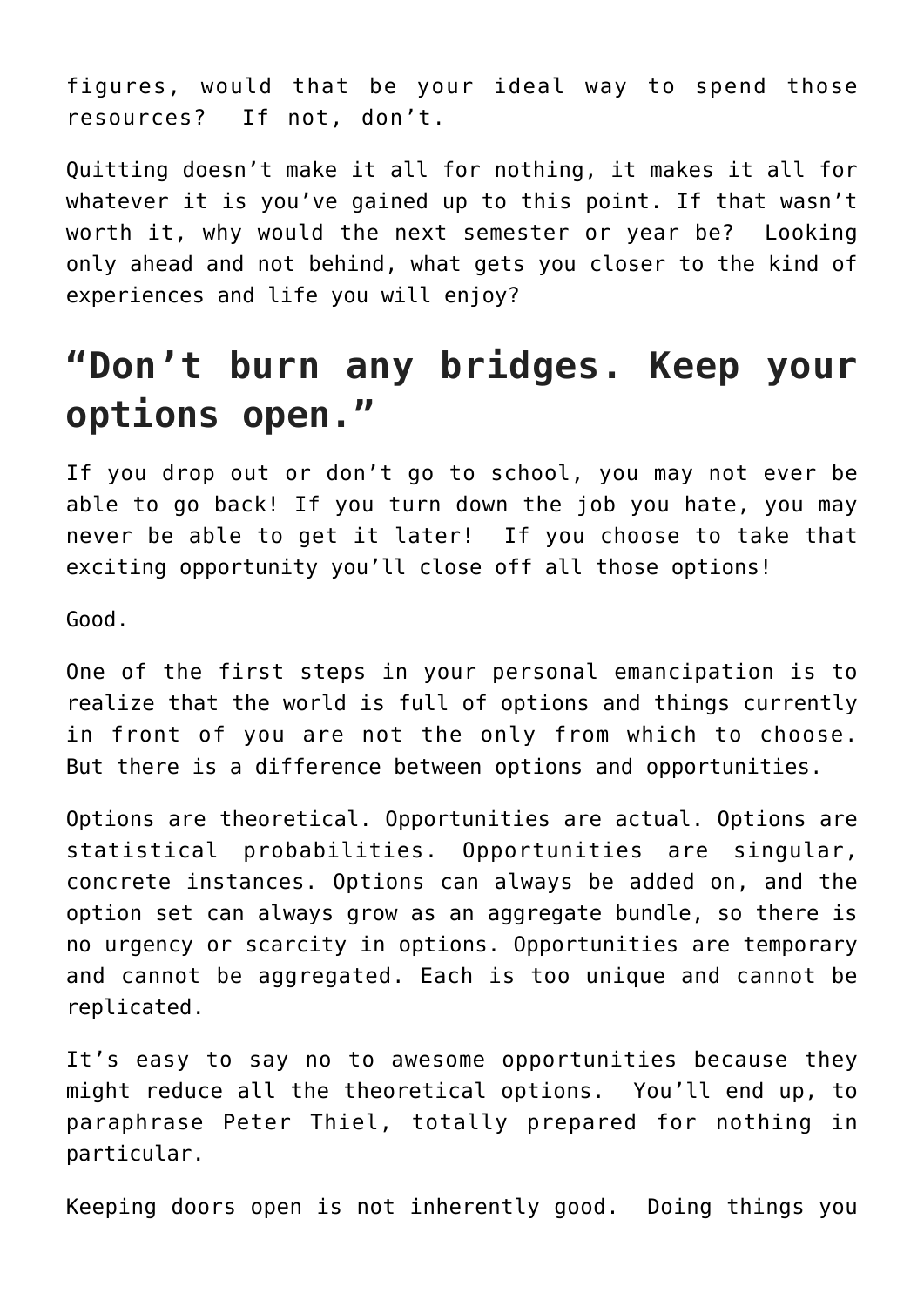love means reducing other abstract possibilities. Likewise, saying no to things you don't love might mean burned bridges. Again, good.

Stop leaving doors open. Start burning bridges.

Not only do you need to stop looking for so many options, you should begin actively slamming doors to ensure you can never again walk through them.

If you know a door leads you to a life that would make you unhappy shut it.

If you've peeked through a particular portal and seen something that makes you a little dead inside slam the door and burn it behind you. Otherwise you might be tempted to go through it later if someone dangles the right price in front of you. You might be tempted to say yes to something you hate, which might be the saddest of all fates.

I've met a number of young people who spent a summer interning in Washington, DC and told me after the experience that they hate the entire political scene and would never want to become one of those people. Many of these same young people, when the fantasyland of subsidized education comes to a close and the need for a steady job begins to weigh on them, confide things like, "I can't publish that blog post or I would never get hired by policy group X in DC!" They are careful not to burn bridges, "just in case".

But if the bridge takes you someplace you know you don't want to go burning it should be a top priority! There's a reason Odysseus had himself tied to the mast.

How many people live lives they hate because they couldn't say no to the salary? How many wallow in misery because they left the door open too long? How many knew a particular path wouldn't make them happy but they failed to cut off the option and when push came to shove they couldn't say no to the status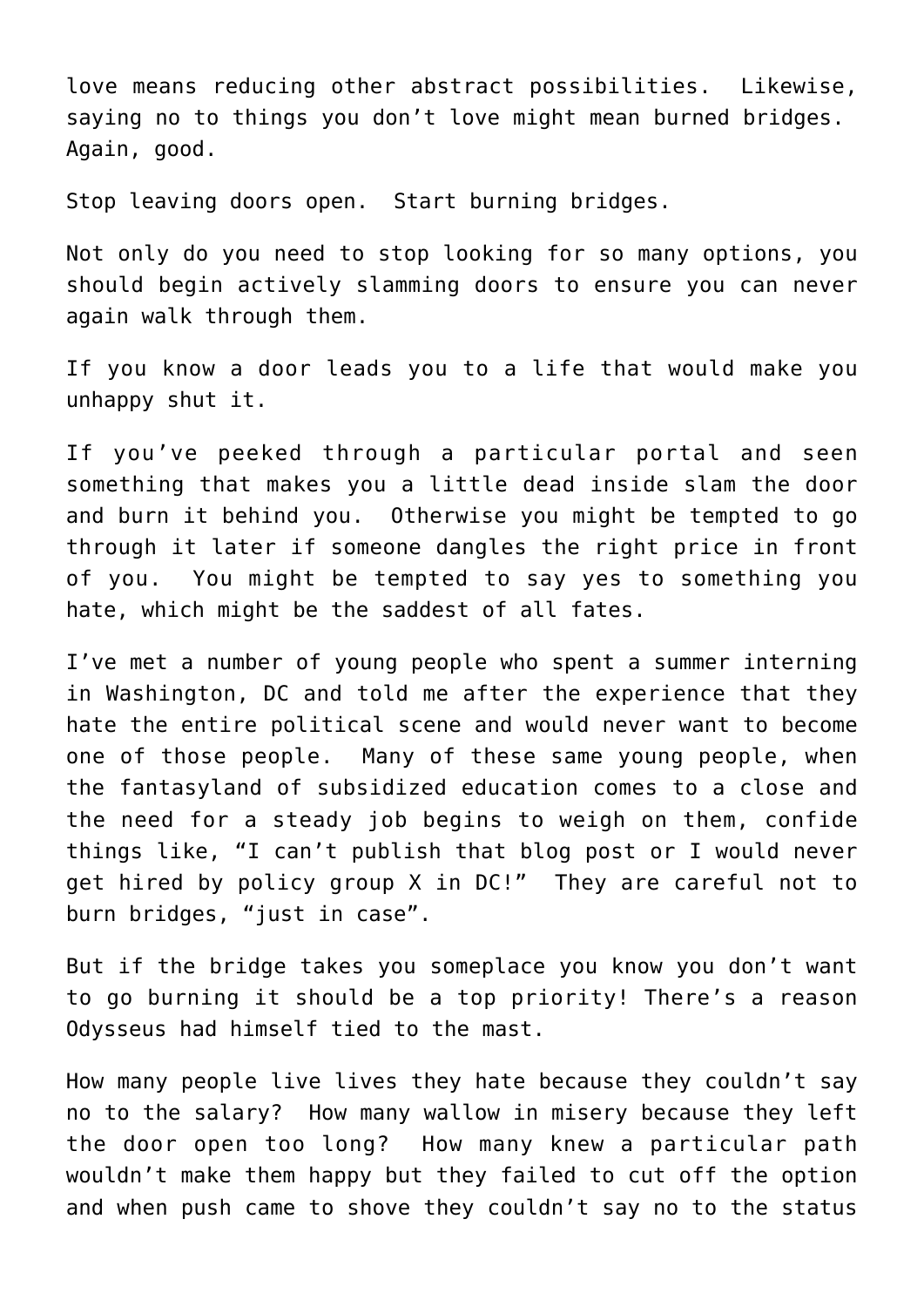or short-term gains in the moment of weakness?

Boldly, definitely choose to do things that make you come alive. If you don't know what they are, simply start by boldly, definitively not doing things that don't. Don't look back, look ahead.

## **"Build your resume"**

GPA, honor rolls, clubs and memberships, etc. etc. There is no end to the list of things you're told to do to pad your resume. Guess what? Your resume hardly matters, and less every day.

What matters is your ability to create value and your ability to prove it to others. Everyone has a resume with general "skills" like Leadership listed. Everyone has a diploma or degree. What does that prove? That you followed the rules long enough to not get kicked out. I guess that's something in the eyes of some people, but it's a pretty thin calling card these days.

[Forget about building your resume.](http://derekmagill.com/value-proposition/) Build yourself. Focus on doing things that help you become who you want to be, not just add bullets to a static list of what you've done. Do things that make you better. Do things that create value. Build a brand and narrative to signal it.

An interesting and deep network and a set of experiences and real skills with tangible outcomes will top a piece of parchment. Build product not paper.

## **"Follow the rules"**

There's this idea that if you just hunker down and follow the rules, you'll be rewarded. That's true while in school, but the real world doesn't care much for rules.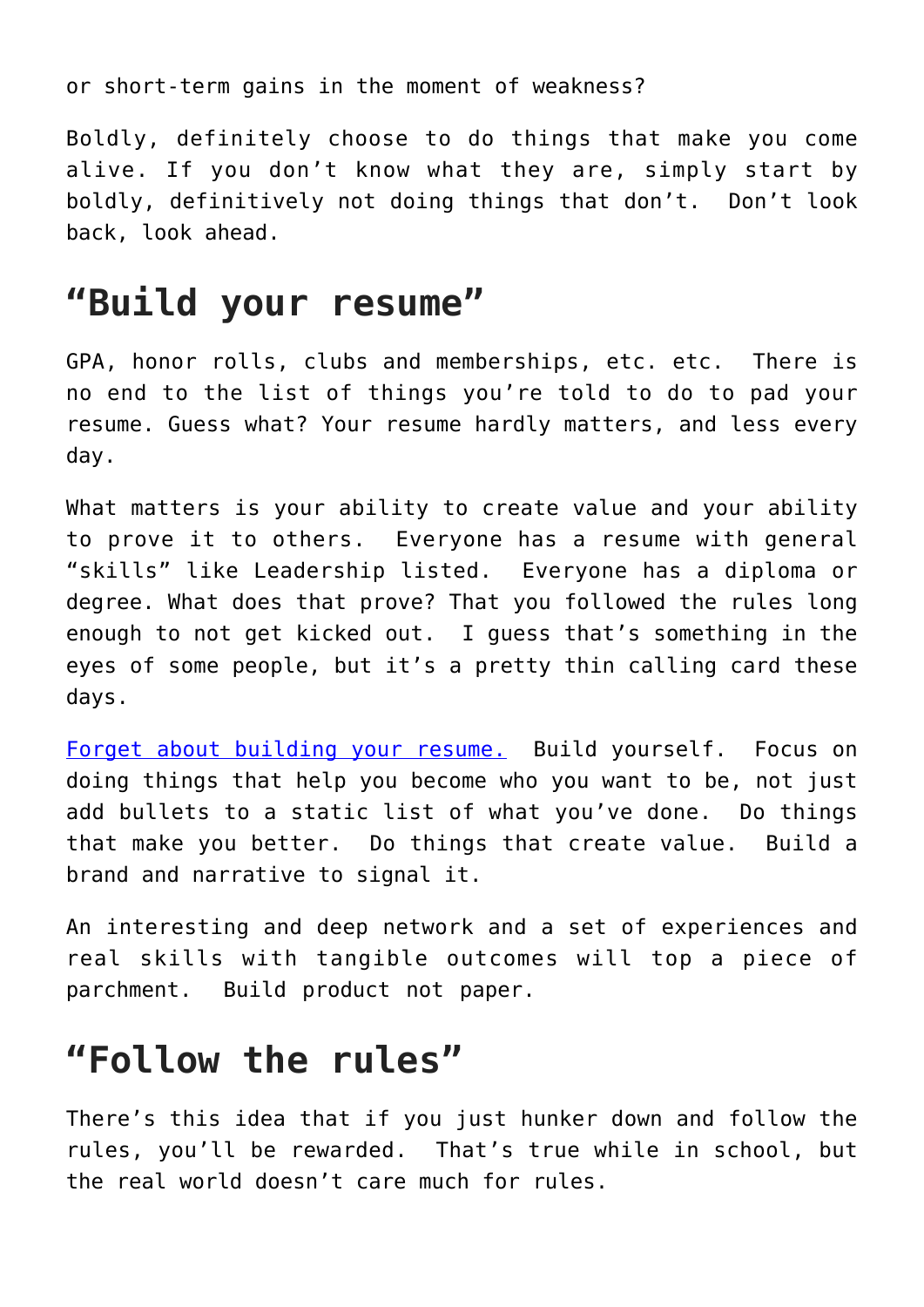Fundamentally, all school rewards following rules above all else. Entrepreneurs – those who find new, better, faster, easier ways of getting results – are called cheaters or troublemakers in the school setting.

But outside of the classroom value creation is rewarded, and the most valuable innovations are often the ones that break all the rules.

Forget the rules. Solve problems in new ways. Don't wait your turn, seize opportunities and test ideas now.

# **"Pick a good major. Pick a growing industry"**

Sure, if you're going to major in something I guess "good" is better than not-good. But what does that really mean?

This advice is usually given as a way to encourage you to go for the guarantee. Well, I hate to break it to you, but there are no guarantees. No major is going to start spitting jobs and money at you automatically. Furthermore, you need to know if starting salary is even something that matters a lot to you, or if other things matter more.

Anyway, your major doesn't really matter. Outside of fields where it's legally required, what you major in goes from the most important thing in the world to one of the least the minute you step outside the walls of the academy. Your double major doubly so.

Who you are and what you can do matter. And if you're trying to pick based on industry aggregates about job placement, you might have the wrong mindset. The jobs in demand in five or ten or twenty years probably haven't even been invented yet. Entrepreneurship – increasingly valued whether working in a company, starting a venture, or freelancing – cares not about majors.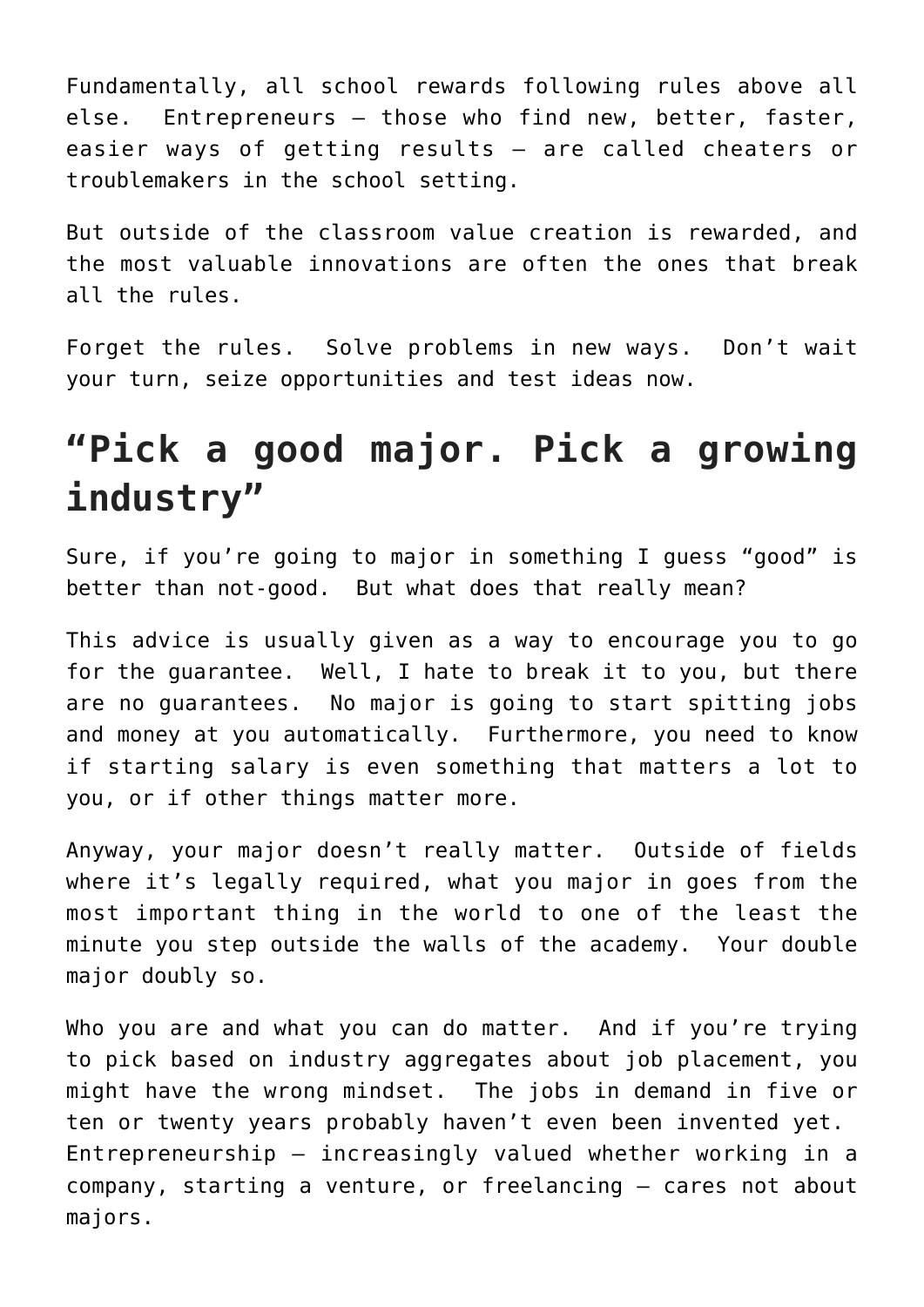Instead of worrying about a major, focus on the skills, knowledge, network, experience, and confidence that are transferable across all careers and categories. As you discover what you love and are good at you'll narrow down to more specialization. Until then, stop thinking about majors. Real world opportunities are not so generically and conveniently labelled.

## **"It will be good to have just in case"**

A lot of people readily admit that their schooling is boring, dull, expensive, and not helpful for what they really want to do in life.

But they say, "I'm going to stick with it because it will be good to have, just in case."

I find this a very odd course of action. If you know your top plan is A, why would you completely neglect it and instead spend all your resources on your plan B or C?

Getting a degree "just in case" comes at the expense of focusing on what you really want to do. Furthermore, your degree won't magically cover your backside should you fail at plan A anyway. If you know you don't enjoy it and you don't even really want whatever opportunities it's supposed to open up, why do it?

Building a vague, nebulous backup plan with four years and six figures is getting in the way of building the actual life you want to live.

### **"Find companies with job openings**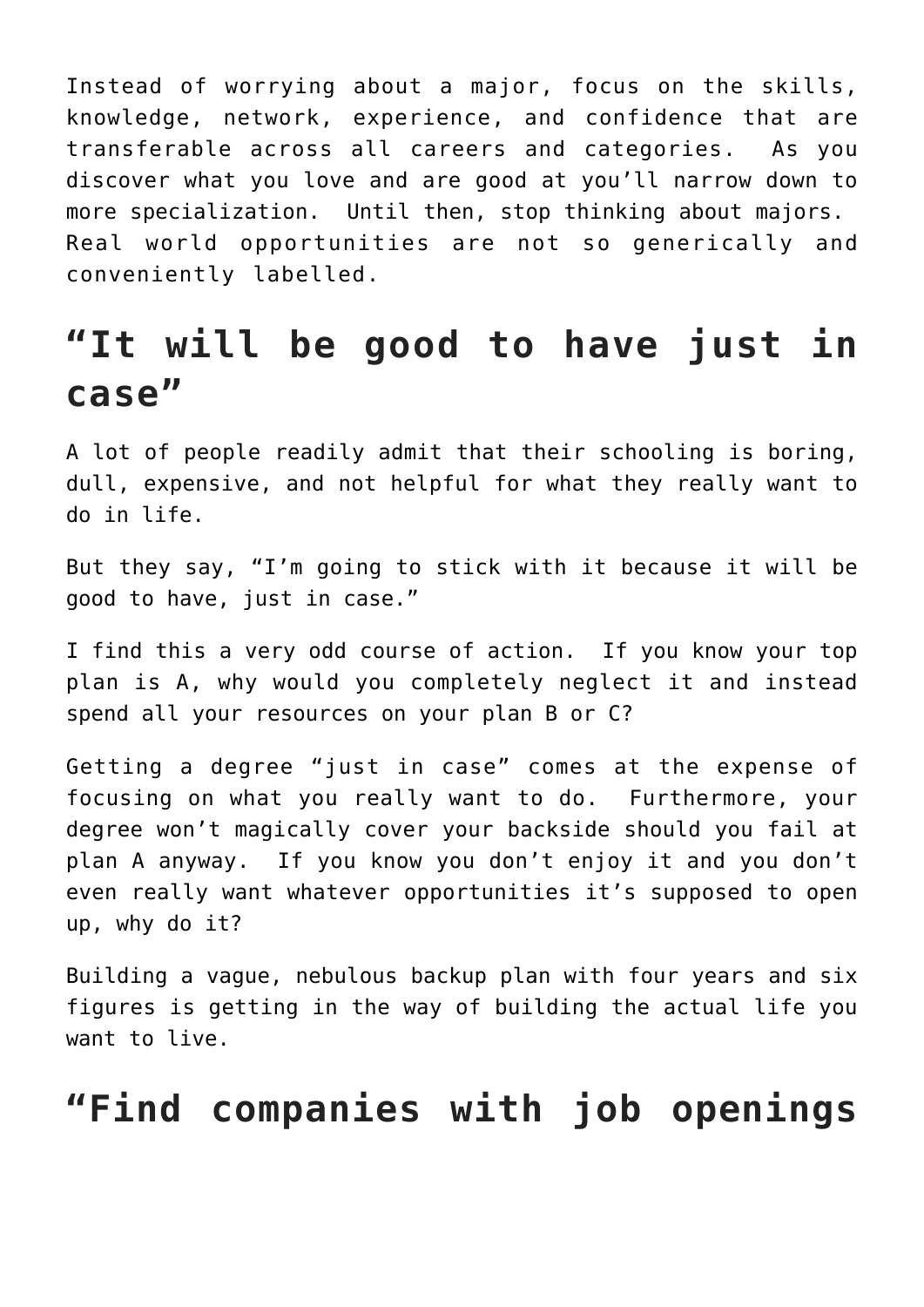# **and apply"**

Blasting resumes to generic job postings isn't likely to result in the career of your dreams. The beauty is, every company is hiring all the time. They just need to see the value.

Focus on companies or projects or industries or people you want to work with, not official job titles or descriptions on a jobs board. When you've ID'd things that look really fascinating to you, do something valuable for them. Build a website, do a study of their competitors, create a prototype. Go to them and show them how much you love what they do, what you've done to help them, and tell them you want to do more.

All the best jobs are not being advertised. They are being created by ambitious, tenacious people who are committed to providing value.

# **"Get qualified and certified so you can do X"**

Just start doing it now.

## **"Get a good starting salary"**

Get a good starting experience. A few thousand dollars may seem like a lot in the prestige or daily expenses column when you're young, but in the grand scheme it's peanuts compared to the value of what you spend your time on and who you become.

Go for the best, most amazing opportunities you can, whether they pay a dime upfront or not. It won't take long to discover that, when you're doing things that resonate with you, you're valuable and able to make money at it.

Otherwise one day you might end up with a high paying job you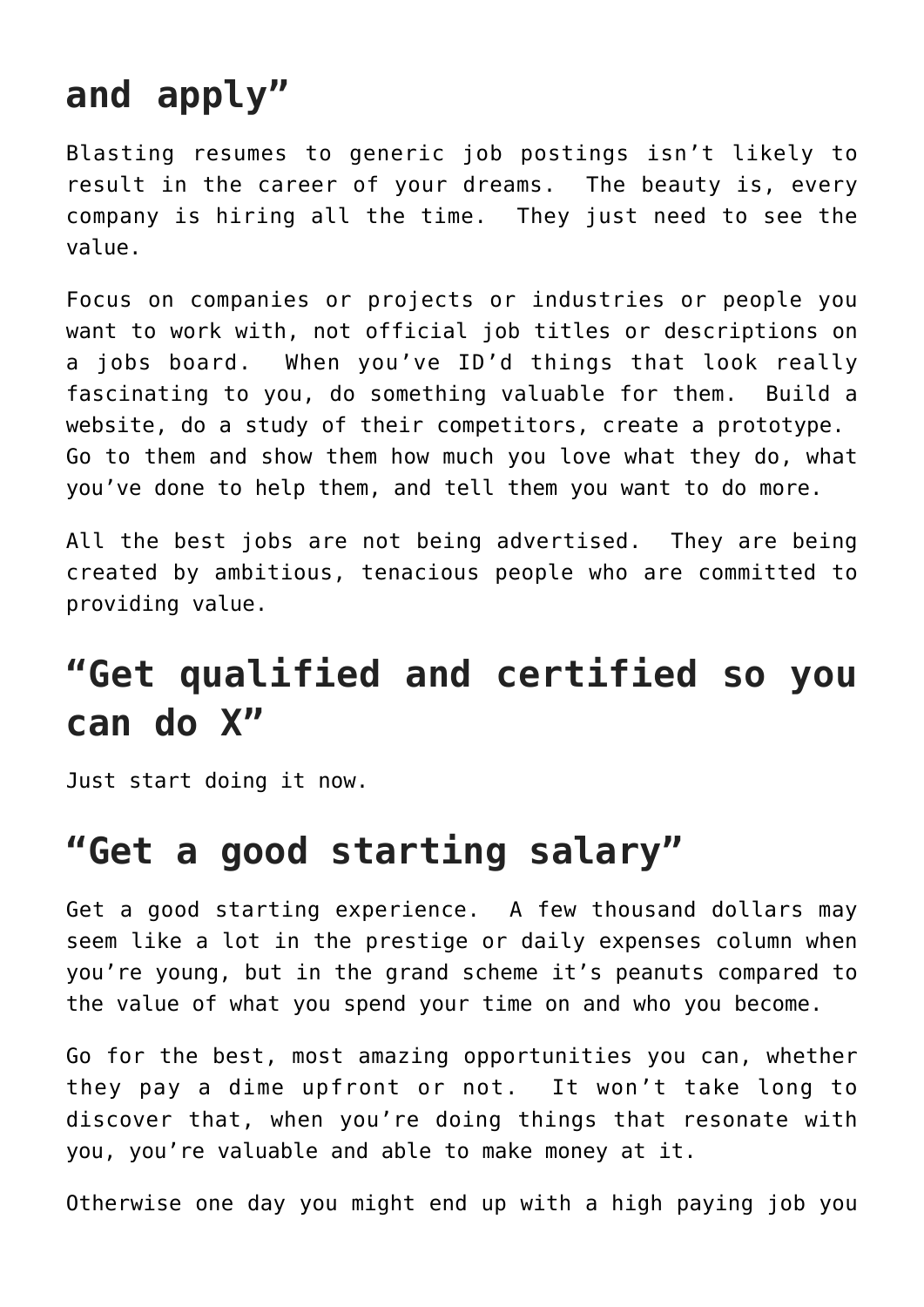hate and no skills you can take elsewhere.

### **"Get something with your degree"**

After you get a degree there's a feeling of desperation that, now that you've sunk all that money and time, you'd better use that degree for something that requires it.

This is a load of nonsense and likely to hem you in to a life you're unhappy with.

By all means, if you have an engineering degree and you love engineering, you should start doing it! But if you've got a fancy degree that applies to nothing in particular, or applies to something you don't really enjoy, stop feeling pressure to "use" your degree.

I know young people who have turned down opportunities they really wanted to take for no other reason than that, "I could have gotten that without this expensive degree". Well that's a bummer, but don't let the mistakes of your past shackle you to more mistakes in the future.

Don't be a slave to what you once thought you wanted. Do what you want to do now, regardless of what your degree says.

### **"Make your parents proud"**

This one will drive you mad. Don't worry about your parents. Make yourself proud.

The thing is, nearly all parents really just want you to be happy. They simply lack the imagination to conceive of paths to happiness other than the few they know about like doctor, lawyer, or Fortune 500 middle manager.

If you fully and genuinely – without bitterness – go after what you want and they see you happy, they will come around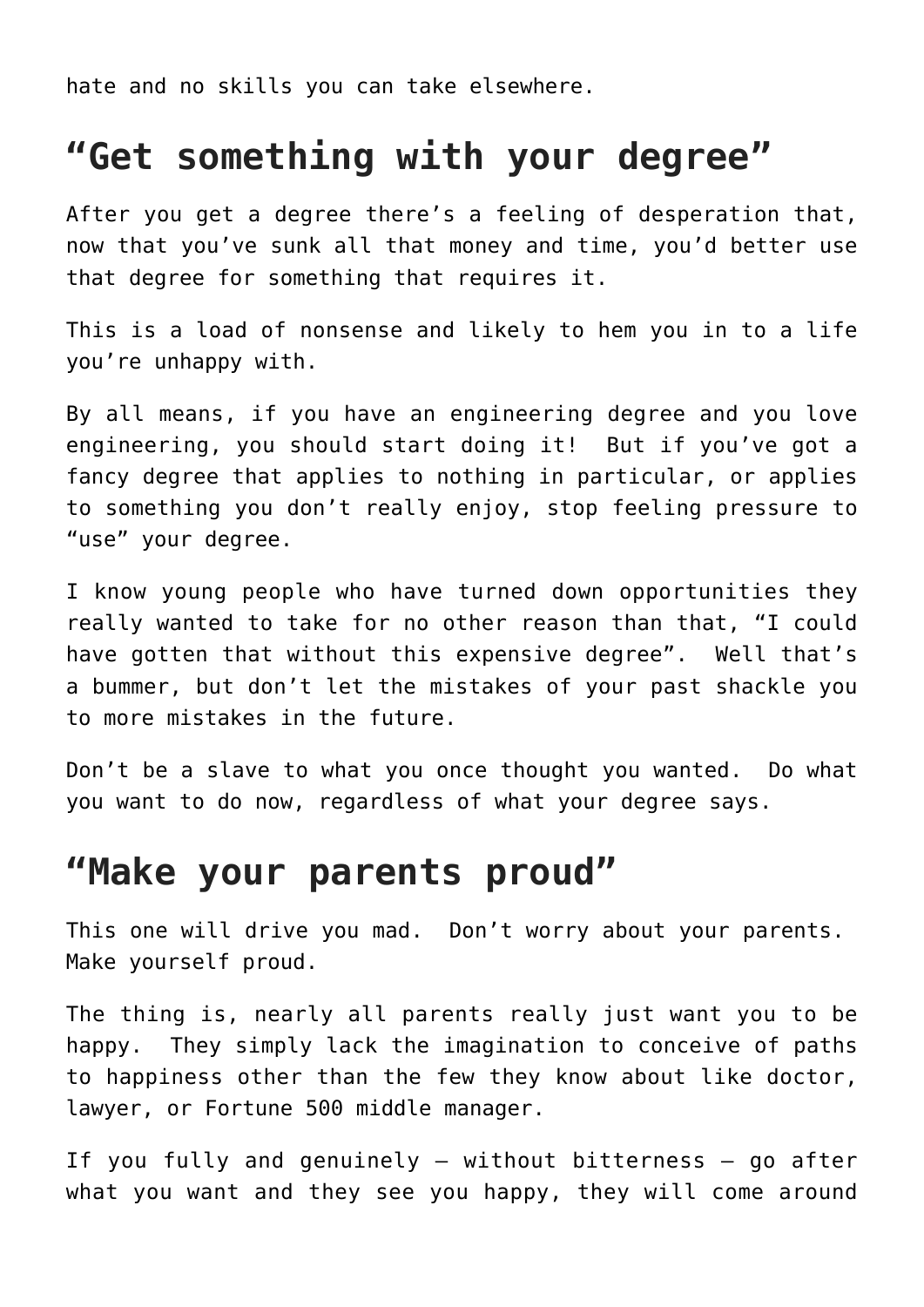more often than not. If not, too bad. It's your life and you've got to wake up with yourself every day. Be who you want to be.

### **"Earn and invest your money"**

Maybe. But when you're young what little cash you have isn't all that valuable compared to the energy, creativity, and potential you have.

Focus less on investing money into a retirement plan answerable to forces totally out of your control and hoping it will magically make you rich when you're old. Focus more on investing yourself into people, experiences, and skills that you have the ability to change and that can compound quickly.

Invest in yourself. Invest in things that make you more valuable. You are a better investment than the stock market. But don't mistake spending money on yourself for investing in yourself. Don't let the common narrative or sticker price be confused with value. It's entirely possible that a \$20 book on marketing will yield more return on investment than a \$60,000 degree.

## **"Get a job with a good future"**

Just get in the door with that first job and ride the company into the sunset with annual cost of living increases, right? Wrong.

This is an extension of the education conveyor belt mindset into the world of careers, and it's not really even possible anymore, if it ever was desirable.

YOU are your future. Not your job or the company you happen to get paid by. They won't do the heavy lifting in providing you money, opportunity, and fulfillment. You have to. You may get paid by one or many companies at any time, you may